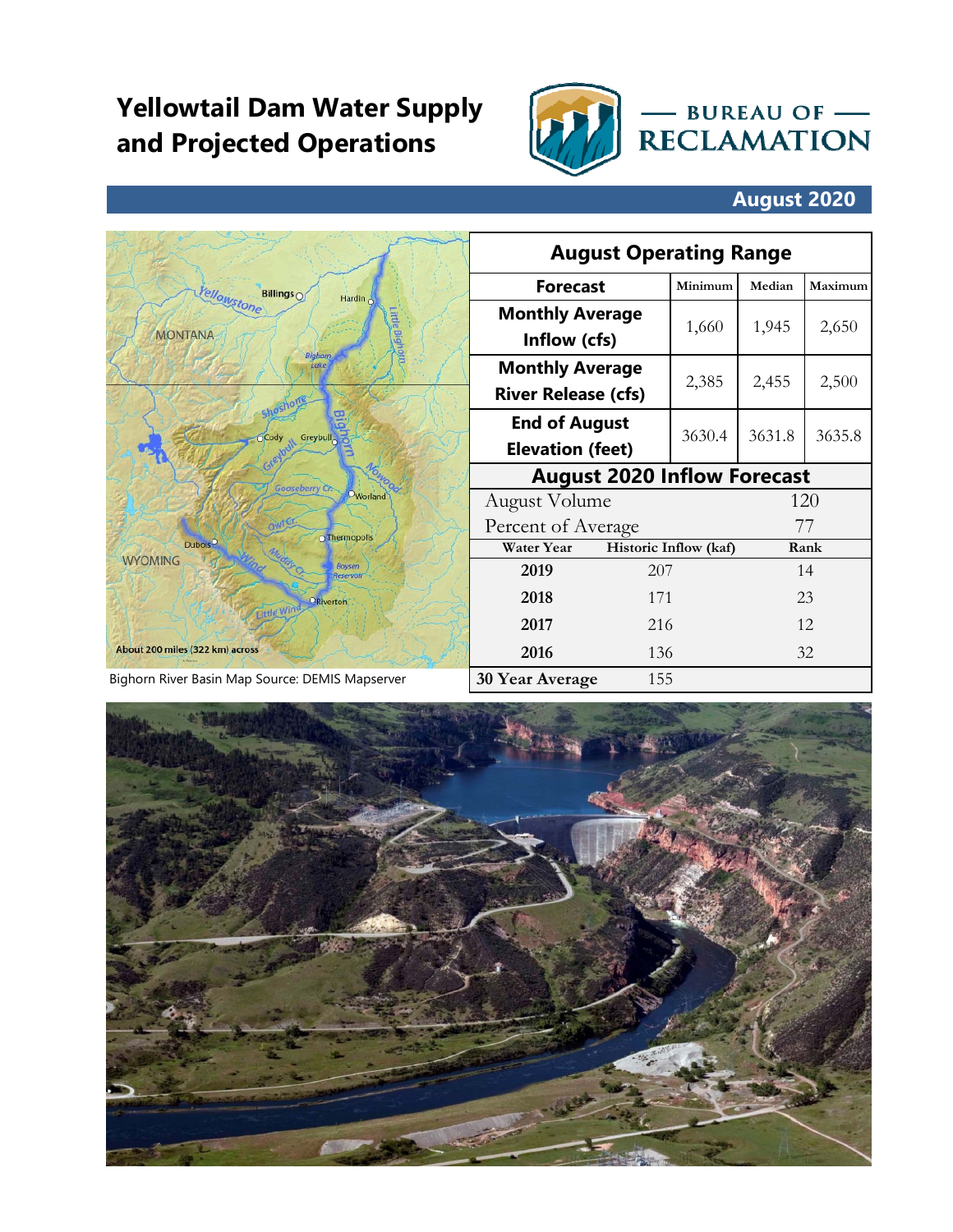#### **Climate Departure from Normal**

July 1 through July 31, 2020





## **Temperature**



HPRCC using provisional data from NOAA Regional Climate Centers

# CLIMATE SUMMARY

The climate in the Bighorn Basin above Yellowtail Dam was drier than average during July. Average monthly temperatures were a mix of above and below average throughout the Basin.

The climate outlook for August shows there is a 33 to 40 percent chance that precipitation will continue to be below average and temperatures will be above average in the western portion of the Basin and there is an equal chance above average, below average, or average precipitation and temperatures for the remaining portion of the basin.

#### **August Climate Outlook**



**U.S. Drought Monitor July 28, 2020**<br>ssed Thursday, Jul. 30, 2020) Wyoming id 8 a.m. EDT

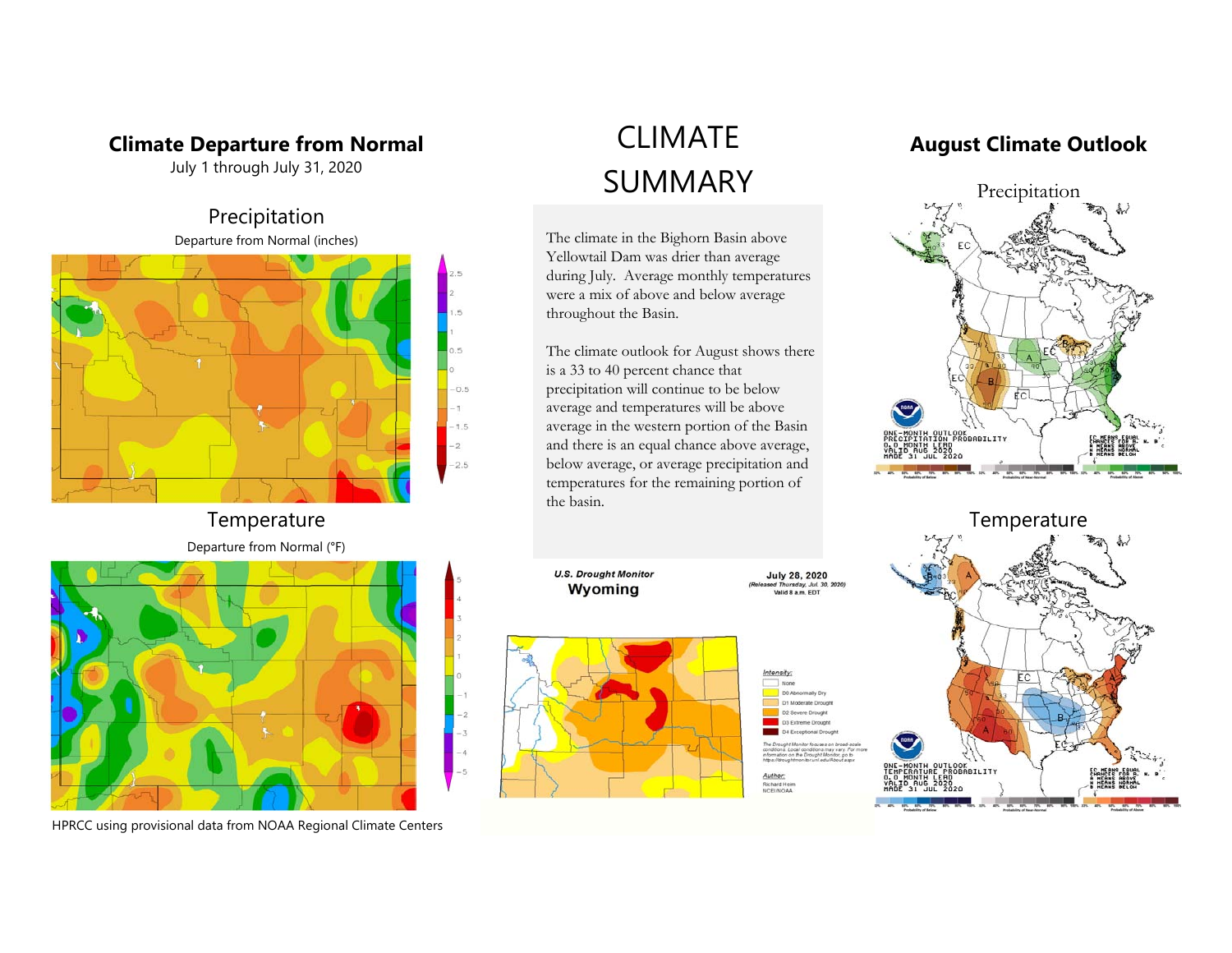# FORECAST SUMMARY

SNOTEL data, streamflow data and planned releases from Boysen and Buffalo Bill Reservoirs are used to compute an inflow forecast for Bighorn Lake.

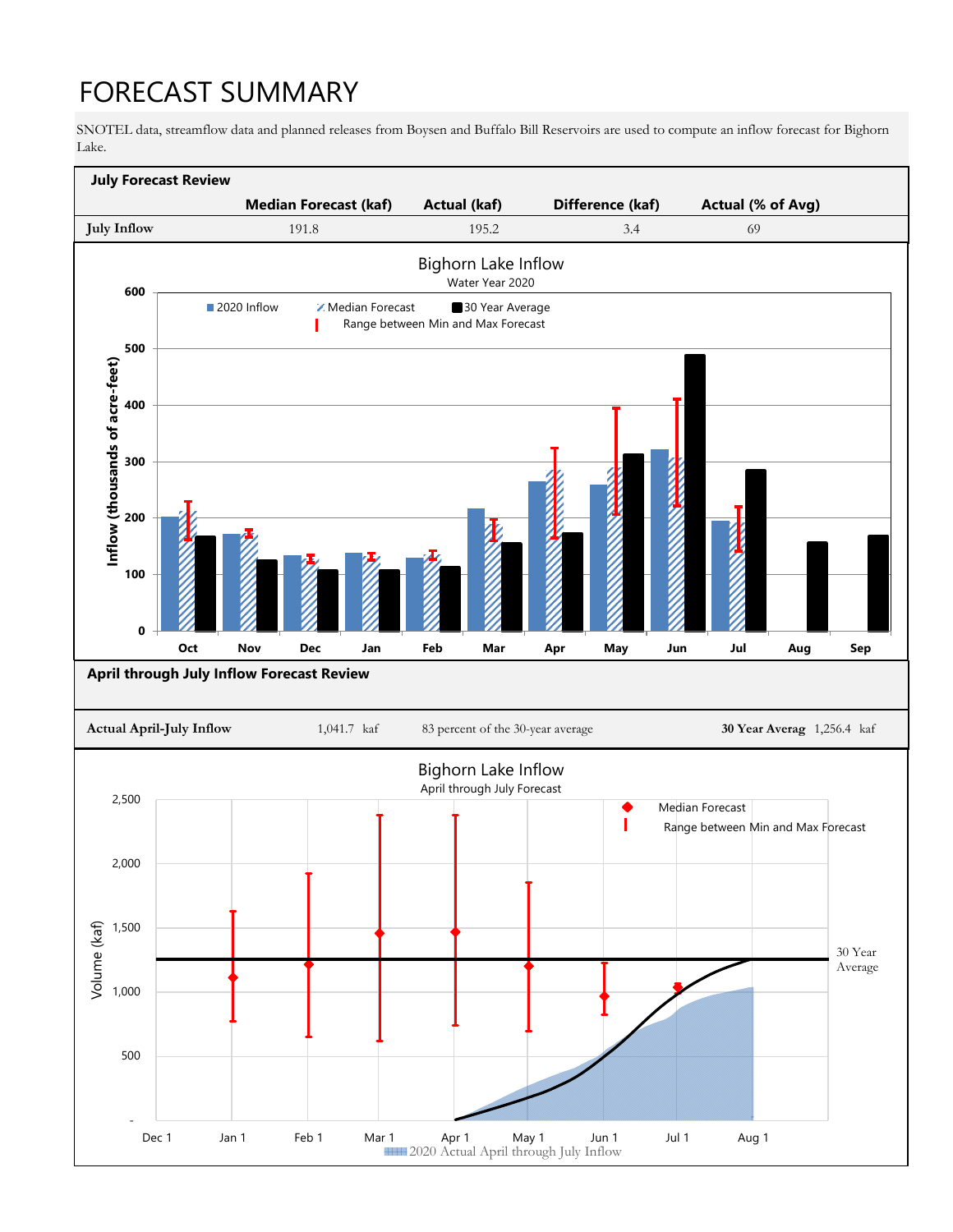## OPERATIONS REVIEW (October 1 through August 1)

River releases were increased to 5,300 cfs during the first part of the July from the heavy precipitation that fell towards the end of June. Storage in Bighorn Lake entered the exclusive flood control pool with a maximum elevation of 3640.1 feet on July 5. As inflows receded during July, releases were decreased to 2,500 cfs. Storage in Bighorn Lake decreased by 1.5 feet or 17,500 AF during July.

| <b>August 1 Storage Conditions</b> |                  |                |            |         |  |  |
|------------------------------------|------------------|----------------|------------|---------|--|--|
|                                    | <b>Elevation</b> | <b>Storage</b> | Percent of | Percent |  |  |
|                                    | feet             | acre-feet      | Average    | Full    |  |  |
| <b>Bighorn Lake</b>                | 3636.9           | 982,612        | 106        | 96      |  |  |
| <b>Buffalo Bill</b>                | 5388.0           | 602,230        | 103        | 93      |  |  |
| <b>Boysen</b>                      | 4719.4           | 638,351        | 105        | 86      |  |  |



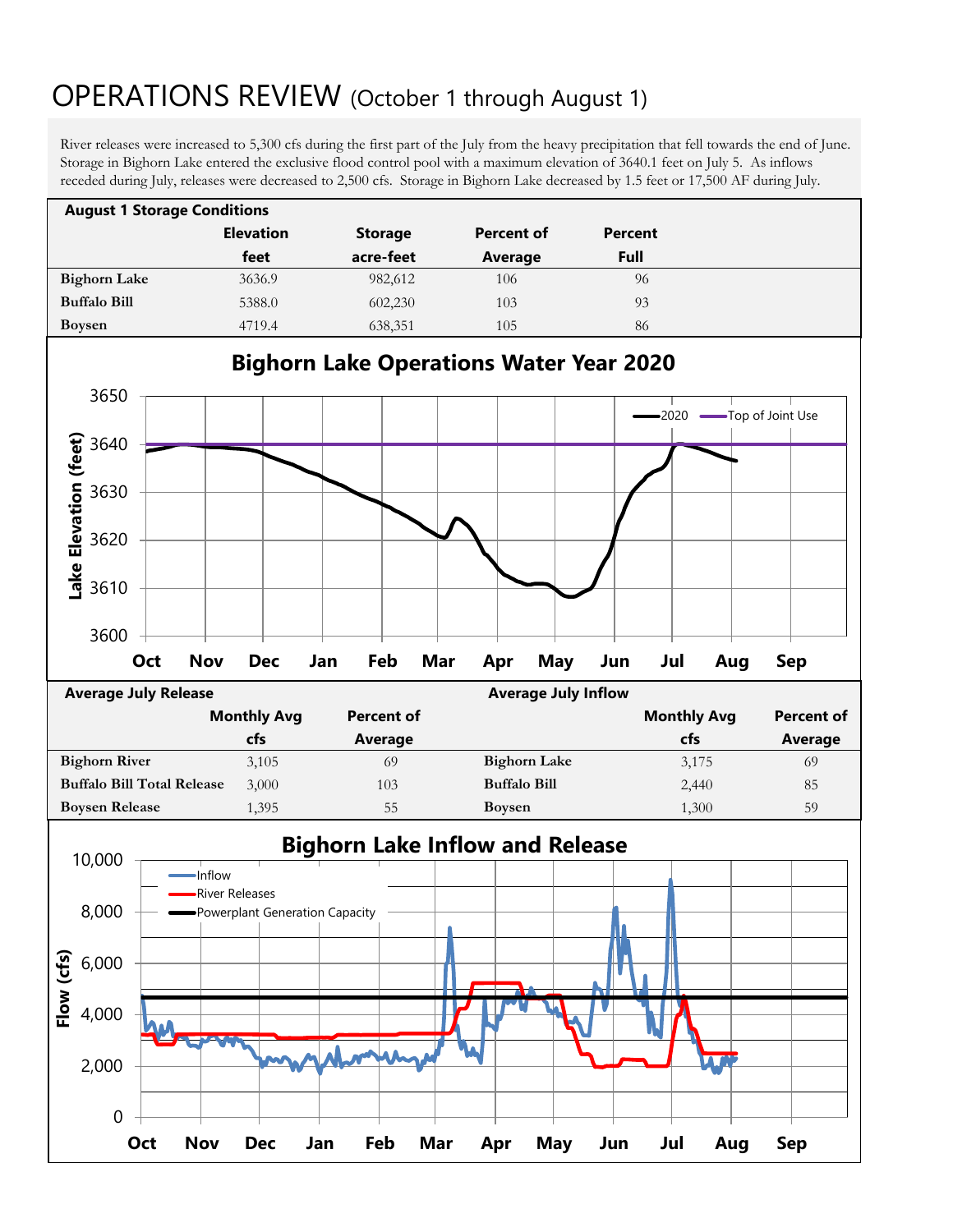## OPERATIONS OUTLOOK (August 1 through November 30)

River releases are expected to be 2,500 cfs for the first part of the month then reduced to 2,400 cfs under median inflow conditions. In accordance with current criteria, releases from Yellowtail Dam are adjusted as needed based on actual and revised forecasted inflows to stay on track with the October 31 elevation target as long as river releases can be maintained at 2,500 cfs or more. The end of October elevation target is a range between 3635 to 3640 feet. If river releases can not be maintained at 2,500 cfs or more while using the end of October elevation target, river releases are adjusted to the approximate expected winter release.

#### **Median Inflow Conditions**

|                               | Aug      | Sep    | Oct    | Nov    |
|-------------------------------|----------|--------|--------|--------|
| Boysen Release (cfs)          | 1,251    | 1,101  | 1,000  | 600    |
| Buffalo Bill Release (cfs)    | 1,761    | 1,600  | 696    | 355    |
| Tributary Gain (cfs)          | $-1,065$ | 114    | 990    | 866    |
| Monthly Inflow (cfs)          | 1,947    | 2,815  | 2,686  | 1,821  |
|                               |          |        |        |        |
| Monthly Inflow (kaf)          | 119.7    | 167.5  | 165.2  | 108.3  |
| Monthly Release (kaf)         | 177.9    | 159.7  | 147.5  | 139.6  |
|                               |          |        |        |        |
| Afterbay Release (cfs)        | 2,894    | 2,685  | 2,399  | 2,346  |
| <b>River Release (cfs)</b>    | 2,455    | 2,400  | 2,350  | 2,346  |
|                               |          |        |        |        |
| End-of-Month Content (kaf)    | 928.7    | 940.6  | 962.6  | 935.5  |
| End-of-Month Elevation (feet) | 3631.8   | 3633.0 | 3635.1 | 3632.5 |
|                               |          |        |        |        |

### **Minimum Inflow Conditions**

|                               | Aug      | Sep    | Oct    | Nov    |
|-------------------------------|----------|--------|--------|--------|
| Boysen Release (cfs)          | 1,251    | 1,101  | 1,000  | 600    |
| Buffalo Bill Release (cfs)    | 1,761    | 1,499  | 696    | 205    |
| Tributary Gain (cfs)          | $-1,350$ | $-222$ | 729    | 842    |
| Monthly Inflow (cfs)          | 1,662    | 2,378  | 2,425  | 1,647  |
|                               |          |        |        |        |
| Monthly Inflow (kaf)          | 102.2    | 141.5  | 149.1  | 98.0   |
| Monthly Release (kaf)         | 174.4    | 139.8  | 129.0  | 123.3  |
|                               |          |        |        |        |
| Afterbay Release (cfs)        | 2,837    | 2,350  | 2,099  | 2,072  |
| <b>River Release (cfs)</b>    | 2,387    | 2,050  | 2,050  | 2,072  |
|                               |          |        |        |        |
| End-of-Month Content (kaf)    | 914.7    | 920.5  | 944.8  | 923.7  |
| End-of-Month Elevation (feet) | 3630.4   | 3631.0 | 3633.4 | 3631.3 |
|                               |          |        |        |        |

### **Maximum Inflow Conditions**

| Aug    | Sep    | Oct     | Nov    |
|--------|--------|---------|--------|
| 1,299  | 1,200  | 1,099   | 1,000  |
| 1,761  | 1,649  | 1,221   | 405    |
| $-411$ | 660    | 1,352   | 906    |
| 2,649  | 3,509  | 3,672   | 2,311  |
|        |        |         |        |
| 162.9  | 208.8  | 225.8   | 137.5  |
| 179.9  | 198.2  | 193.7   | 175.6  |
|        |        |         |        |
| 2,925  | 3,332  | 3,150   | 2,951  |
| 2,500  | 3,132  | 3,150   | 2,951  |
|        |        |         |        |
| 969.9  | 984.7  | 1,021.0 | 987.1  |
| 3635.8 | 3637.0 | 3640.0  | 3637.2 |
|        |        |         |        |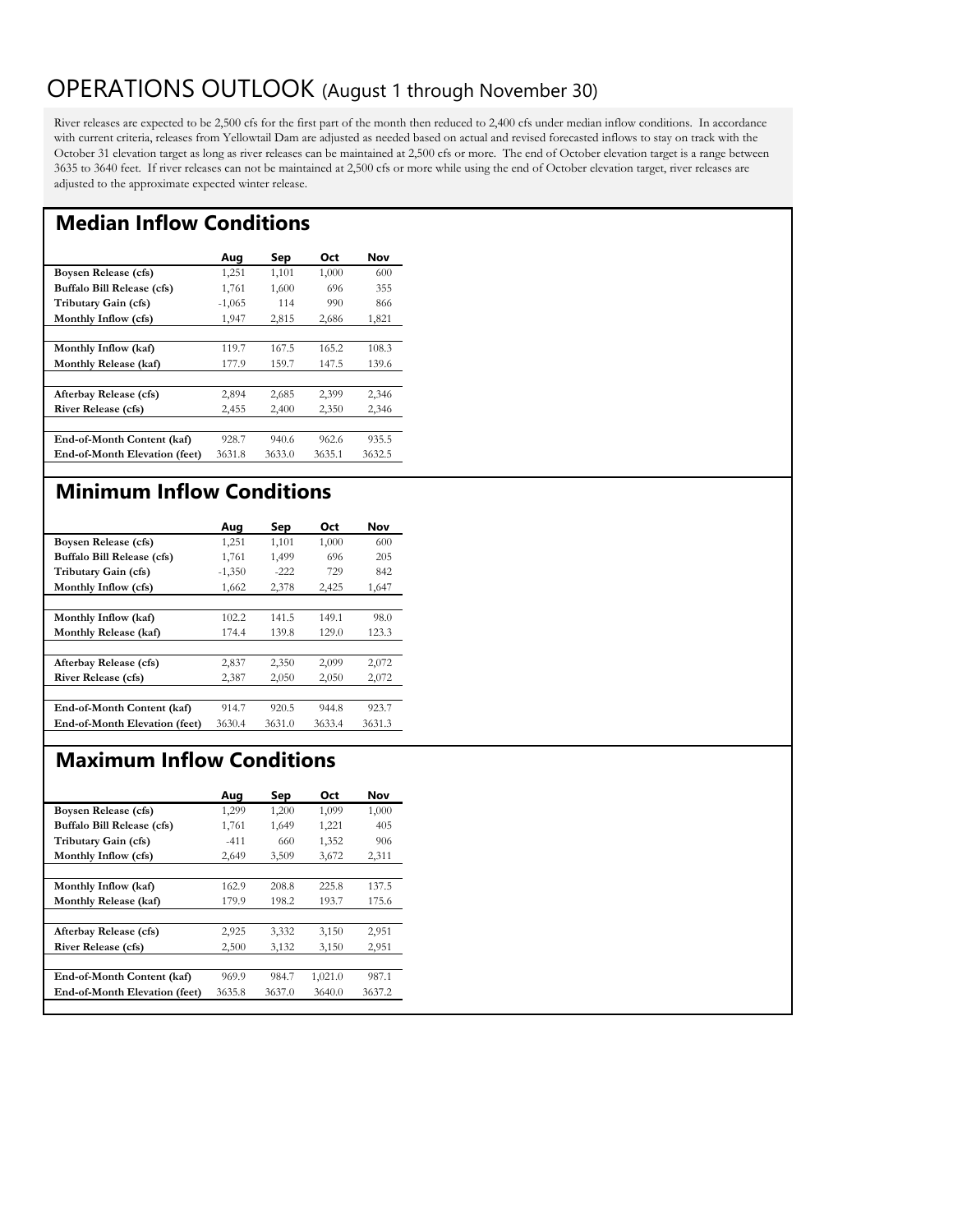## OPERATIONS OUTLOOK (August 1 through November 30)

There is approximately 70 cfs of gain between Yellowtail Dam and Yellowtail Afterbay Dam from spring flowing into Yellowtail Afterbay. Total release from Yellowtail Dam is 70 cfs less than total release from Yellowtail Afterbay Dam. Yellowtail Powerplant is limited to 3 units due to on-going refurbishment project.

### **Irrigation Demands Outlook**

**Bighorn Canal (cfs)** 

|                         | Aug | Sep | Oct | Nov |
|-------------------------|-----|-----|-----|-----|
| <b>Median Forecast</b>  | 439 | 285 |     |     |
| <b>Minimum Forecast</b> | 450 | 300 | 49  |     |
| <b>Maximum Forecast</b> | 425 | 200 |     |     |
|                         |     |     |     |     |

### **Power Generation Outlook**

**Current Number of Units Available:** 3 of 4 **Approximate Yellowtail Powerplant Turbine Capacity:** 6,150 cfs **Approximate Yellowtail Powerplant Generation Limit:** 4,615 cfs

**Yellowtail Powerplant Release (cfs)** 

|                         | Aug   | Sep   | Oct   | Nov   |
|-------------------------|-------|-------|-------|-------|
| <b>Median Forecast</b>  | 2.824 | 2.615 | 2.329 | 2.276 |
| <b>Minimum Forecast</b> | 2.767 | 2.280 | 2.029 | 2.002 |
| <b>Maximum Forecast</b> | 2.855 | 3.262 | 3.080 | 2.881 |
|                         |       |       |       |       |

| <b>Yellowtail Powerplant Generation (gwh)</b> |          |       |       |          |
|-----------------------------------------------|----------|-------|-------|----------|
|                                               | Aug      | Sep   | Oct   | Nov      |
| <b>Median Forecast</b>                        | 96.0     | 87.8  | 772   | 75.2     |
| Minimum Forecast                              | 93.6     | 75.0  | 66.7  | 65.9     |
| <b>Maximum Forecast</b>                       | 97.4     | 110.0 | 104.8 | 98.7     |
| Yellowtail Spill (cfs)                        | Aug      | Sep   | Oct   | Nov      |
| <b>Median Forecast</b>                        | $\theta$ | 0     | 0     | $\Omega$ |
| <b>Minimum Forecast</b>                       | 0        | 0     | 0     | $\theta$ |
| <b>Maximum Forecast</b>                       | 0        | 0     | 0     |          |
|                                               |          |       |       |          |



## **Release Outlook by Outlet**

All releases are currently going through the powerplant and are expected to go through the powerplant through the end of November.